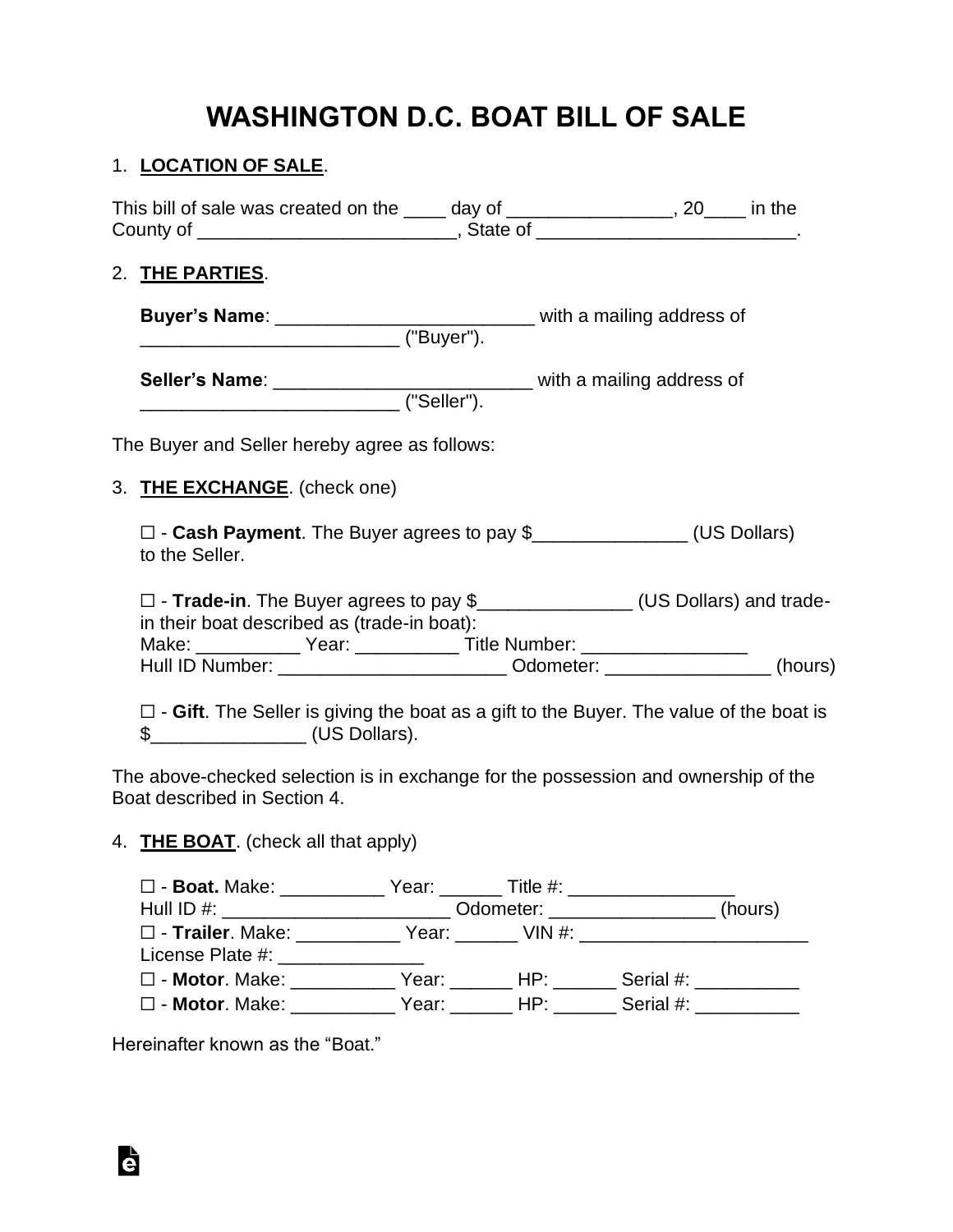- 5. **PURCHASE PRICE**. The Buyer shall purchase for the agreed-upon value(s): (check all that apply)
	- ☐ Boat: \$\_\_\_\_\_\_\_\_\_\_\_\_\_\_ ☐ - Motor(s): \$\_\_\_\_\_\_\_\_\_\_\_\_\_\_ ☐ - Trailer: \$\_\_\_\_\_\_\_\_\_\_\_\_\_\_ **Total**: \$\_\_\_\_\_\_\_\_\_\_\_\_\_\_

Hereinafter known as the "Purchase Price."

6. **SALES TAXES**. Taxes on the Boat are: (check one)

☐ - **Included** in the Purchase Price. All municipal, county, and State taxes in relation to the purchase of the boat, including sales taxes, are included in the purchase price.

☐ - **NOT included** in the Purchase Price. All municipal, county, and State taxes in relation to the purchase of the boat, including sales taxes, are NOT included in the purchase price.

#### 7. **BUYER AND SELLER CONDITIONS**.

The undersigned Seller affirms that the above information about the boat is accurate to the best of their knowledge. The undersigned Buyer accepts receipt of this bill of sale and understands that the above boat is sold on an "as is, where is" condition with no guarantees or warranties, either expressed or implied.

#### 8. **AUTHORIZATION**.

| <b>Buyer Signature:</b> | Date: |  |  |
|-------------------------|-------|--|--|
| <b>Print Name:</b>      |       |  |  |
|                         |       |  |  |
| Seller Signature:       | Date: |  |  |
| <b>Print Name:</b>      |       |  |  |